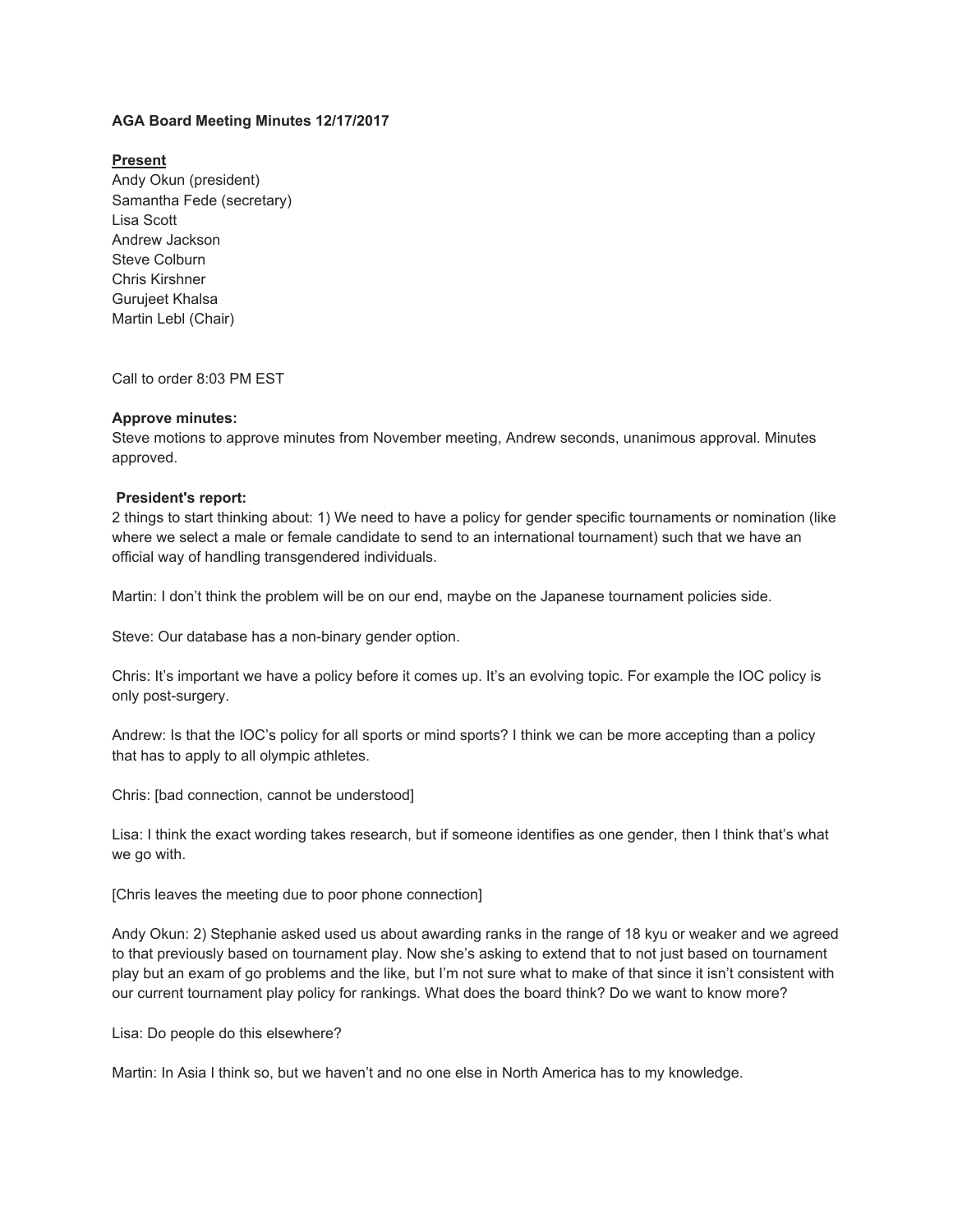Andrew: I think for a professional teacher to award ranks in the double digit kyu range, we can encourage that. If it makes someone excited to get it, it's a great positive reinforcement tool.

Martin: It should be somewhat close to our rating system though, so that if they show up to tournaments it is somewhat accurate.

[Chris rejoins]

Andy Okun: Possible issues could be that it would only be available to her students and not to everyone.

Chris: We'd have to allow any professional teacher to do it.

Andy: Yes, but it'd be for the professionals' paying students only. For 18 kyu or lower.

Lisa: I think this is okay, and we just need to have some idea of which teachers are doing it.

Martin: We have to make sure that this can be input into our system.

Lisa I want to clarify that this is ranking and not rating, so it does not need to interact with our system.

Gurujeet: What about the case where someone already has a rank and she's granting a rank higher than that?

Chris: The TD has discretion.

Steve: Would the organization have a copy of the exams?

Andrew: At 18 kyu and up, I think this issue doesn't require this much detailed oversight.

Gurujeet: So could people do mail order exams then?

Lisa: I don't think pros will be willing to do that.

Chris: I think the pro committee should get involved in this decision.

Andrew: Why? This is about how professional teachers teach beginners. The pro committee is busy doing other things.

Chris: But we're making rules about professional behavior.

Andrew: Professional teachers not players.

Andy Okun: Okay, I was testing the waters here, so how about I draft something and circulate by email and we can work on it further.

Andy Okun: Last thing, I visited the national go center today, and meet with the people organizing the 2018 go congress. I don't have a specific update

# **Review State Championship proposal for 2018 (Chris)**

We have an address now: [50states@usgo.org](mailto:50states@usgo.org) DC will have a tournament (but we aren't changing the name to 51 states)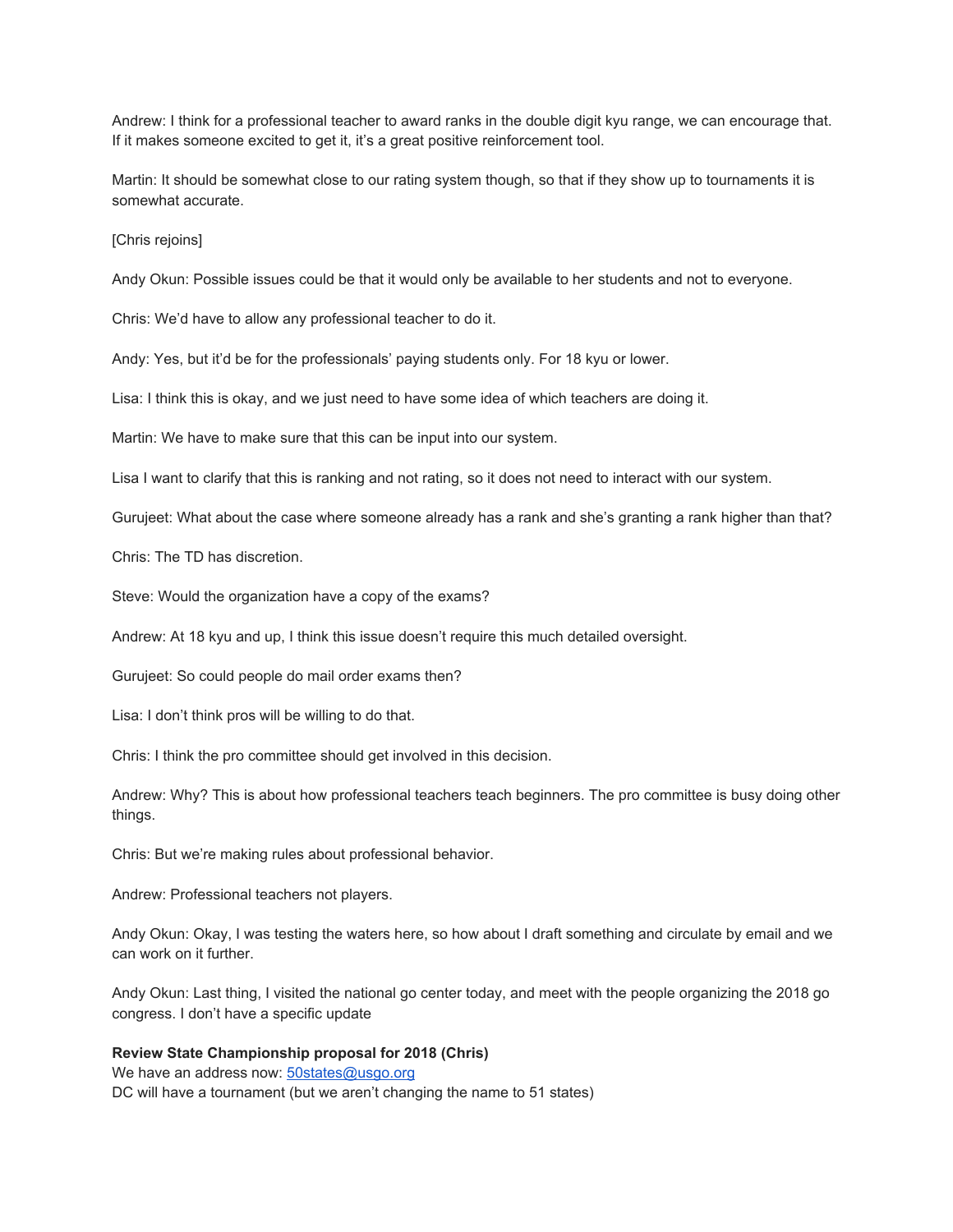Chris: We generally had positive responses from the chapters, pennsylvania was especially happy-- thinking about doing it in March. In January, we'll be asking state chapters to identify coordinators and sending out information.. California has said it would like a northern and southern championship, and I think since it's a pilot program we'll allow it for now.

Lisa: We'll have to make sure there's a mechanism for dividing the state in half.

Chris: We won't allow people to play for more than one, like our policy for across state lines. But we can't anticipate everything so I don't think we need specific rules on that right now.

Lisa: I think our rules need to be anticipatory; also, New York has this issue as well.

Chris: I haven't heard anything but if they bring it to me, we're not ruling it out.

Andy Okun: I heard from Virginia, and they suggested doing the state championship at Congress this year, since it's in Virginia.

Chris: Maybe, but we don't want a week long tournament. These championships can be part of bigger tournaments in general though.

[Cross-Talk]

### **Action Item: January agenda item- finalize funding for state championship tournaments**

#### **Progress update on the rank certification (Chris)**

Chris sent an email with a status update from Jon, who said he expects this to be finished by the end of the year. He wants it to be on an independent server.

Andrew: We just got those communications today, so Steve and I need some time to review, but we have them.

Steve: Are we going to send anything to the membership about this?

Chris: Do we need to notify people before the first run?

Steve: At Congress they asked for information, since we didn't have it for them then, so it would be beneficial to send it out to people.

Chris: Jon would like there to be an advance notice in the ejournal, and it makes sense that there'd be a dummy run.

Martin: I do think there should be an announcement once its up and running. I think Steve was talking about the FAQ and questions about the design, have we made progress on sending that out?

Chris: I had substantial conversation with concerned parties, to whom I sent data that he requested, and I haven't heard since then. [The board has been copied on these communications]

Andrew: I have not heard from him either.

Chris: I'll reiterate to you guys, and I've told him, the system is designed to allow multiple algorithms to decide on the rank, if he designs a working, different algorithm.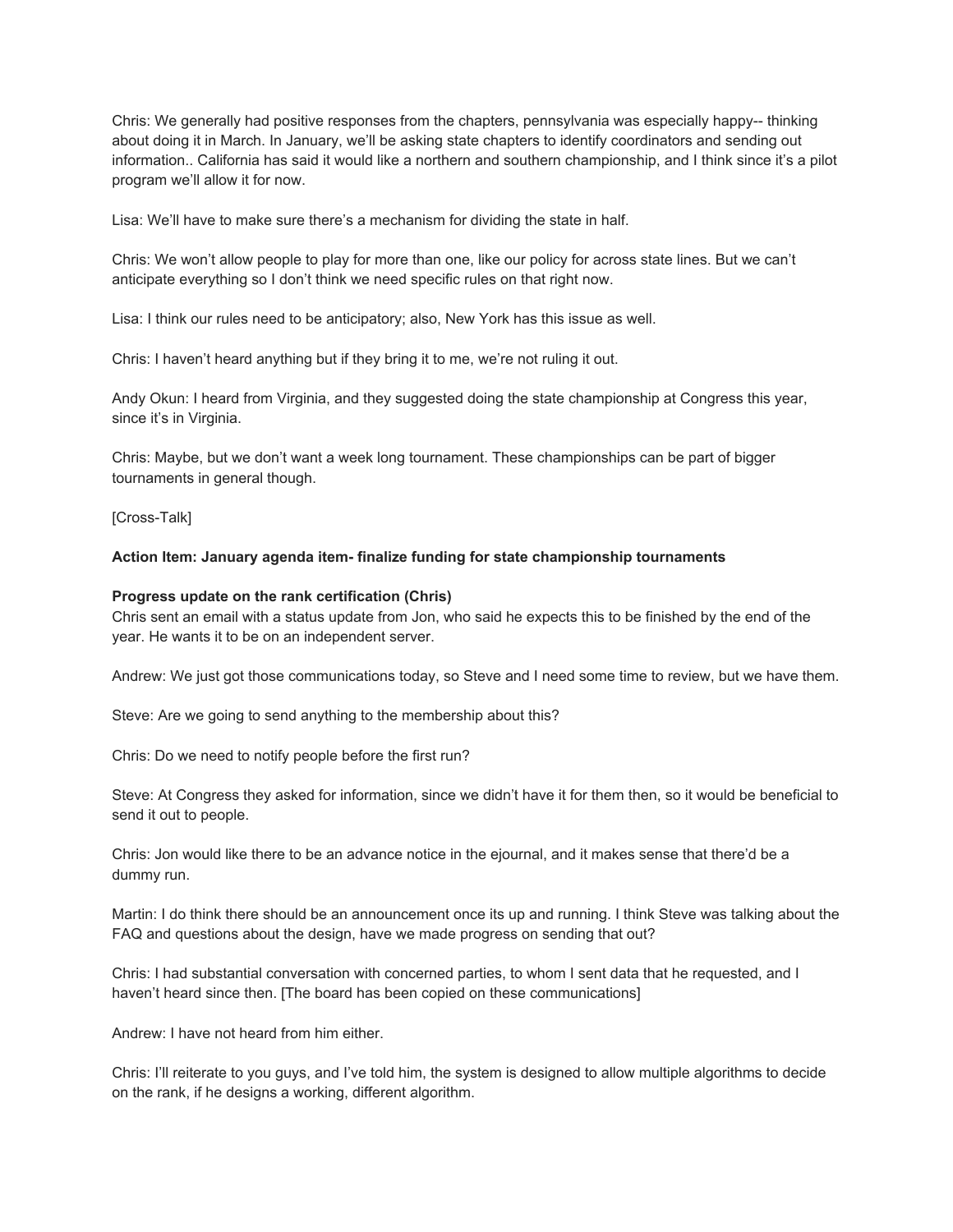#### **New business:**

#### **US Go Congress 2017 update:**

Lisa: Something I'd like to bring to the board-- the planning committee is considering aiming for a larger surplus than usual, to support the National Go Center, so I think we need to discuss whether we think this is acceptable. They're aiming for 400-500 people, which could mean \$32000-64000 in surplus.

Steve: Isn't there already a lot of money supporting the national go center?

Gurujeet: Our primary support is from INOF, which is about \$40,000/yr, and our expenses are about \$60,000/yr. Diego and I are in sync that our first goal is to have it reasonably priced and enjoyable. Our goal is not to make money.

Lisa: And I should be clear, that the registration would be the same as last year, and the rooms would be slightly more than what the university is charging.

Gurujeet: My understanding is that the total cost is about \$800 less than San Diego, but I haven't seen the surplus info.

Lisa: That wasn't my impression based on the conversation I had with Diego yesterday.

Andy: I think the point is that we don't want to price out people, so what is the bottom price cost.

Lisa: But last year, my total cost was \$800 as a non-player, so how does that make sense?

Martin: I don't think people realize that the host club gets 50% of the surplus.

Gurujeet: Our discussions today were focused on making sure Congress this year is affordable. We didn't necessarily discuss exact numbers. But we discussed \$800 less.

Lisa: Yes, but we expect a significantly lower price if you're getting a dorm with a bathroom down the hall. Not just a little less.

Chris: The people who want the cheapest option are okay with the bathroom down the hall.

Martin: But, you're asking those people to pay an extra ~\$100 for that to increase the surplus.

Lisa: We usually calculate 80% break-even points, and we have a standard 15% mark-up to cover the pros, and this is more like 30%. People were presented the dorm room costs at the Future Congresses meeting, and we aren't going to be giving them the same numbers.

Chris: The way we've always done this is that we keep the mark-up on the cheap rooms lower, and inflate the higher priced rooms.

Lisa: They're still trying to figure out if there will be the more expensive hotel style options available, until we get closer.

Chris: We need that information before we can do a budget.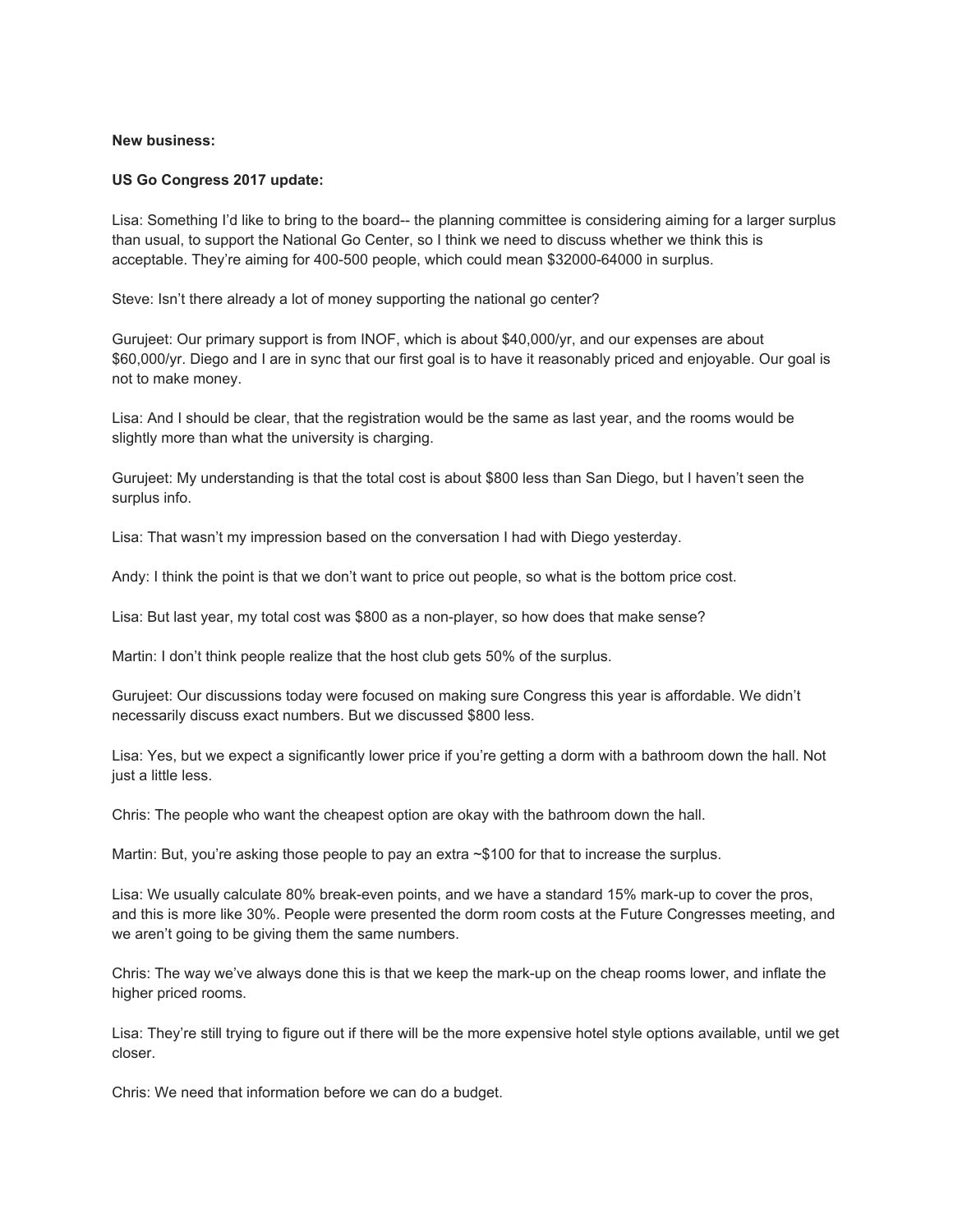Lisa: We have a working budget, but we do need those numbers prior to going public. But this is a philosophical question about whether it's okay for us to inflate the surplus.

Gurujeet: I think we just need to focus on the budget.

Andy: I think this is a philosophical question because the board was concerned about the surplus from San Diego. Since this is looking to be a similar situation, the board should weigh in.

Lisa: In terms of this discussion, we just need to make the general decision, and of course the final budget information should be figured out with the actual Congress team. I'm happy to talk with you in more detail. I'd like to hear from Steve and Andrew, who haven't weighed in yet.

Steve: I think we need more information.

Andrew: I'd be very concerned to hear that there was a planned \$65000 budget, which would mean it's \$100 more expensive per registrant. We've never had this big of a club run a Congress. The Seattle Go Center stays out of it because it's not looking for funding from the AGA. I was a little concerned about the \$35000 surplus from San Diego this year, and I'm not sure that 500 attendees is a reasonable estimate. I agree with Steve that we need more info.

Lisa: Does the board want to get involved at a detailed level? Do you want the summary or all the details?

Chris: All of it.

Andrew: I'd like to see the summary page and a comparison to the last year and year before.

Martin: I'd also like to see the year before, since it's on a campus like in Boston instead of a hotel like in San Diego.

Lisa: I can put it together and work with Andy to get actuals from last year. I can pull the whole thing for Chris or whoever can dive deep.

Martin: You know, I think we've always aimed to break even, and of course not running a liability, and I don't think we should aim higher.

Andy: I think that using an event like this as a fundraising is not inconsistent with us being a non-profit, but I think we need to inform attendees. There are also ways to evaluate whether this is a good cost other than surplus, such that we can decide how to subsidize things later. I'm not opposed to a portion of things being fundraising. And I will say that part of the motivation for the National Go Center for doing this was in fact to do some fundraising for the center.

Lisa: The expected attendance is somewhere between NC and DC, so 460-480, but we're estimating 500.

Chris: On a completely different note, if there are no options for rooming other than down the hall bathroom options there will be a major drop out. Including me.

Lisa: There's lots of options for hotels and BnBs within 2-3 miles, I'm not sure about walking distance, but we're estimating only 50% onsight for that reason.